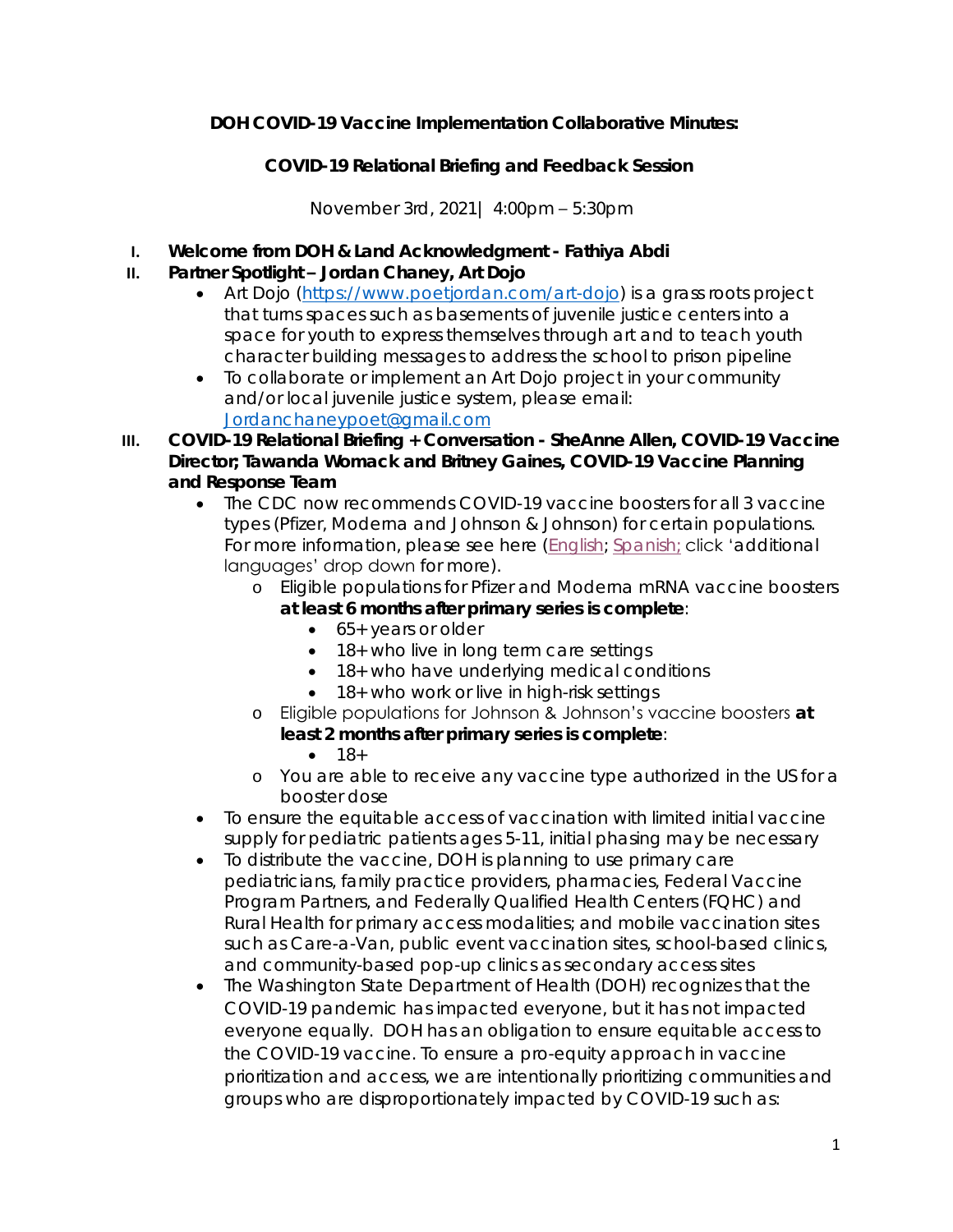- o Black and Indigenous youth and youth of color (BIPOC)
- o Youth from immigrant & refugee families
- o Youth with parents/guardians who have limited English proficiency
- o Youth who are unhoused
- o Youth in foster care or other transitional housing situations
- o Youth with disabilities
- o Youth in the juvenile rehabilitation systems, both in-facility and other residential programs
- o Youth in group housing, for any reason
- o Youth who live with a high-risk family member who is unable to receive the vaccine because of a medical issue
- o Youth who live in a Census tract 7+ rank on the COVID-19 Social Vulnerability Index (SVI) index
- o Youth from low-income households (prioritize youth eligible for free or reduced lunch)
- o Youth eligible for Apple Health programs (Medicaid)
- o Youth with medical conditions that put them at risk for severe complications from COVID disease.
- To promote health equity and build vaccine confidence when it comes to distributing vaccines to the 5-11 –year-old population, DOH will address key challenges and barriers including mistrust of government and health care entities, misinformation, lack of culturally responsive and linguistically appropriate education materials and outreach communication, and difficulty accessing vaccines or vaccine information
- DOH is launching 3 child eligibility campaigns including:
	- o What We Know, What It Means
	- o Social media content in 28 languages
	- o Banner ads in 20 languages and radio ads in English and Spanish
- **IV. Community Feedback Session** (additional feedback was collected via an online survey that is not reflected in these meeting minutes)
	- **As we roll out pediatric (5-11) vaccines, how can we ensure equitable access?**
		- o Have access to vaccine clinics in schools and provide mobile vaccine clinics throughout school districts—there may be some legal issues with doing this that the state should address
		- o Support smaller community organizations by providing logistical and administrative support for implementing vaccine clinics
		- o Provide funding for CBOS to promote vaccine education and engagement before vaccine rollout
		- o Improve the timing of funds such as providing funding in advance
		- o Provide information to parents in a simplified way, especially to parents who speak limited English
		- o More education is needed to address vaccine hesitancy